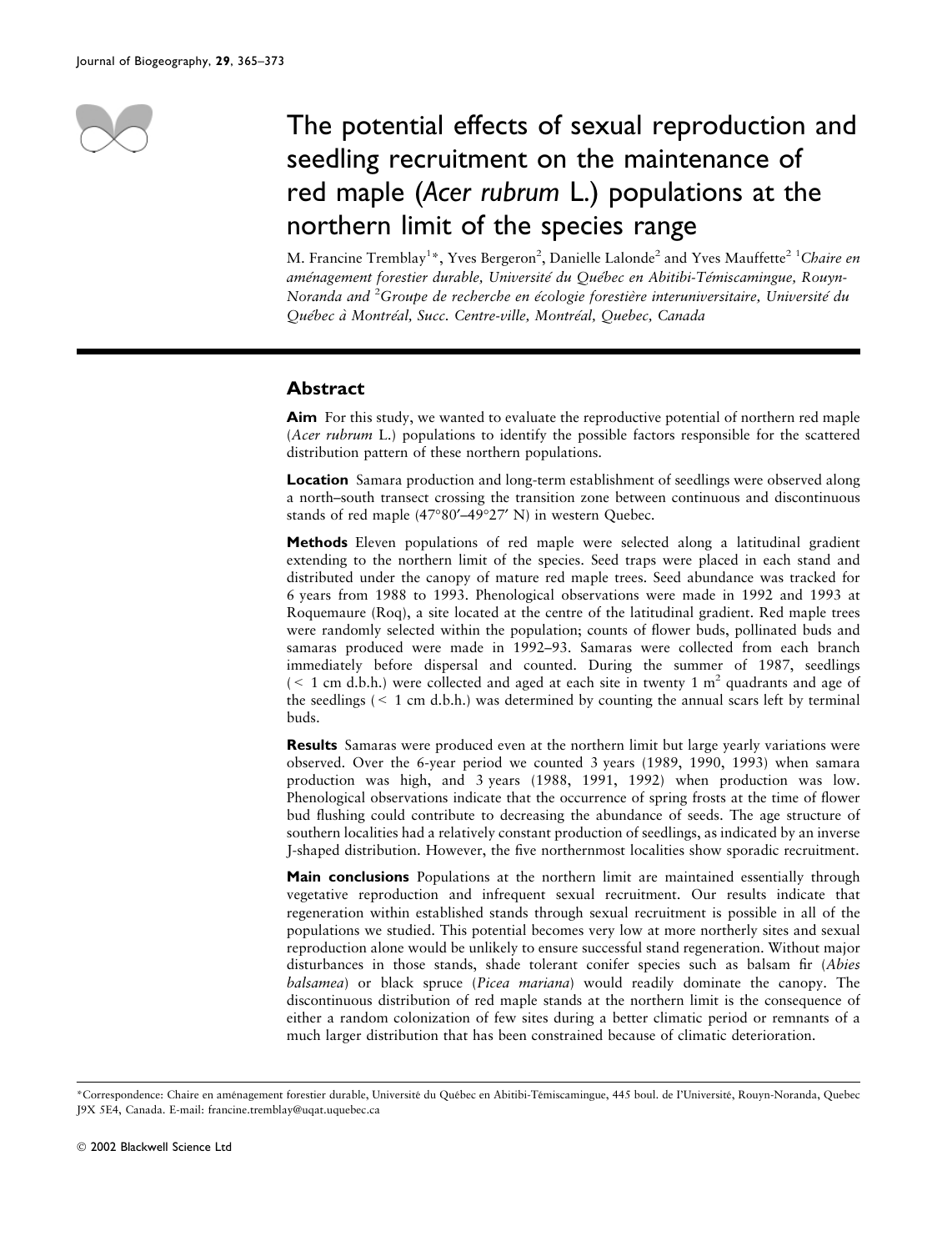## Keywords

Northern limit, red maple, sexual reproduction, phenology, age structure, Quebec, Canada.

# INTRODUCTION

Several factors have been suggested as the causes for the northern limits of tree species. These include climatic conditions, disturbance regimes, soil and nutrient status, competition or a combination of these factors; of these, climate, especially winter minimum temperature or growing season warmth are the most frequently cited (Sakai & Weiser, 1973; Oohata & Sakai, 1983; Woodward, 1987). The responses of trees to climatic conditions vary both among species and different stages of the life cycle (Woodward, 1987). For example, the contraction of the range of some species, such as Pinus sylvestris in northern Sweden or Larix laricina in northern Canada, during the cooler period of the 1960 and 1970s, is attributed to severe mortality of mature individuals (Payette & Lajeunesse, 1980; Agren et al., 1983), while for Betula pubescens it seems more related to a lower probability of seedling establishment (Kullman, 1979, 1983).

Range limits may be associated with a specific limiting phase of the life cycle. A classic example is Tilia cordata, where the temperature sensitivity of pollen tube growth is responsible for the northern limit of regeneration of the species (Pigott & Huntley, 1978, 1980, 1981). However, no one particular stage of the life cycle can be identified as especially critical in controlling distribution of a species, although the progressive reduction of survival probabilities or production at a number of different stages is the most likely cause.

Red maple (Acer rubrum L.) is one of the most widely distributed tree species in eastern North America, with a range extending from Florida to Northern Quebec (Burns & Honkala, 1990). In the northern part of the range, the distribution is discontinuous. These populations are largely maintained through sprouting and are restricted to south facing slopes (James & Courtin, 1985; Lalonde, 1991). In the present study, we were interested in evaluating the reproductive potential of northern red maple populations to identify factors that would be responsible for the scattered distribution pattern of these northern populations. We hypothesized that the climate could adversely affect the species at a critical stage of reproductive development. Samara production and long-term establishment of the seedlings was assessed along a north–south transect extending across the transition between continuous and discontinuous stands of red maple.

## METHODS

## Site description

Eleven populations of red maple were selected along a latitudinal gradient extending to the species northern limit (Fig. 1). The transect of sites extends across three bioclimatic regions (Thibault & Hotte, 1985), characterized by late successional stands of balsam fir and yellow birch in the south (Rem, Rol), balsam fir and white birch in the centre (Kek, Bou, Sab, Roq, Dup and Cal) and black spruce in the north (Fen, Pla, Col) (see Fig. 1 for complete site names and their locations). An ecological survey across these bioclimatic regions by the Quebec Ministry of Natural Resources shows the decreasing frequency of red maple from south to north. Red maple was present in 147 out of 346 samples (46%) in the south portion of the surveyed area, present in only 147 of 1282 samples (11%) in the central region and in only one sample  $(< 1\%)$  out of 1282 in the north [Ministère] des Ressources naturelles du Québec (MRNQ), 1998, 1999a, b].

The entire area is located in the clay belt of northern Ontario and Quebec, a large physiographic region created by lacustrine deposits from proglacial lakes Barlow and Ojibway (Veillette, 1994). Red maple stands in the region are generally located on till deposits or rock outcrops (Lalonde, 1991). Although the soil characteristics where red maple stands are found are similar in the three bioclimatic regions (Lalonde, 1991), the availability of favourable surficial deposits changes from south to north (Table 1; MRNQ, 1998, 1999a, b). Clay and organic deposits are more prevalent in the north whereas rock and till deposits are more abundant in the south. The landscape topography is generally flat and uniform with low rolling hills, with elevations between 300 and 400 m. Altitudinal drop variations decrease from the south to the north (Table 1).

All the sampled stands were located on relatively well drained till deposits. At each site forest composition (Table 2) was assessed by establishing a total of 20 points based on the point-centred-quarter method (Mueller-Dombois & Ellenberg, 1974). The importance of values observed for each tree species were based on the average of the relative frequency, the relative density and the relative basal area for all of the species of trees in each different stand. The age of the red maple trees at each site was determined using an increment borer from a random sample of forty trees (with  $d.b.h. > 5$  cm).

Based on 1951–80 climate normal from Meteorological Service of Canada (MSC) weather stations, annual temperature and precipitation decrease from the south of the area studied to north. Average annual temperature was approximately + 1.6 °C at Remigny (near most southern sites) compared with  $0.6 \text{ °C}$  at La Sarre in the north. The mean of the temperatures of the coldest month measured at these same stations was between  $-17.4$  and  $-18.5$  °C and the July mean temperature was between 17.6 and 16.5 °C.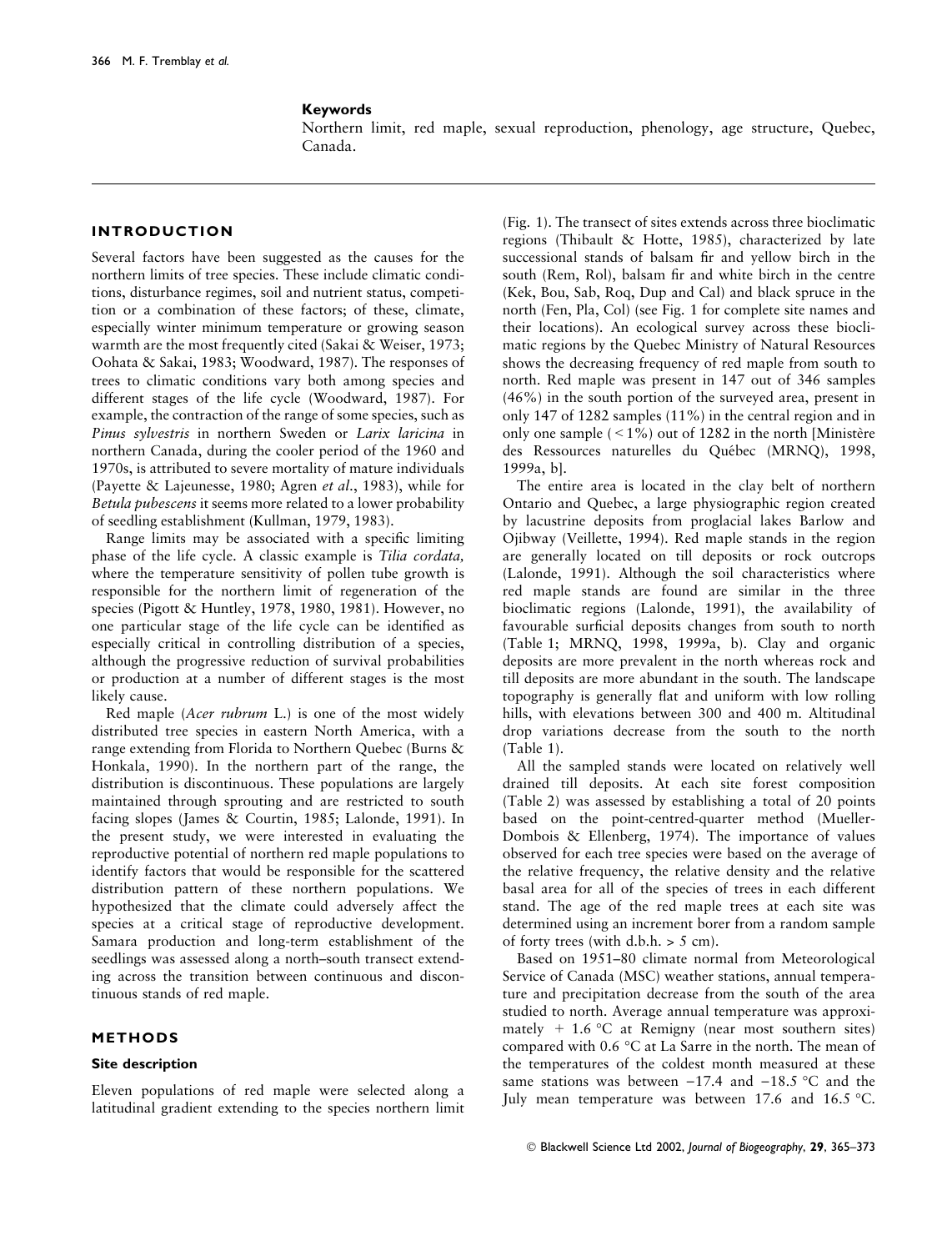

Figure 1 Location of the eleven red maple populations sampled in the Abitibi-Témiscamingue region in north-western Quebec. The selected sites are Remigny (Rem), Rollet (Rol), Collines Kekeko (Kek), Mont Bourniot (Bou) Mont Monsabrais (Sab), Roquemaure (Roq), Dupuy-La Reine (Dup), Calamite River (Cal), Mont Plamondon (Pla), Collines Hedge (Hed), Mont Fenouillet (Fen).

Mean annual precipitation was 937 mm at Remigny and 833 mm at La Sarre.

## Seed traps

Twenty seed traps were placed and distributed under the canopy of the mature red maple trees in each stand. Traps were made of a grain bag supported by a metal ring located 60 cm above the ground with an approximate area of  $0.25$  m<sup>2</sup>. Seed abundance was observed for 6 years, from

Table 1 Landscape characteristics of the bioclimatic regions in the south-north transect

|                       | South | Central | North |
|-----------------------|-------|---------|-------|
| Altitude (m)          | 299   | 308     | 294   |
| Altitudinal drop (m)  | 35    | 28      | 19    |
| Till and sand $(\% )$ | 21    | 15      | 5     |
| Clay $(\% )$          | 34    | 52      | 73    |
| Organic $(\% )$       | 8     | 16      | 16    |
| Rock $(\% )$          | 23    | 10      | 3     |
| Water $(\% )$         | 14    | 6       | 3     |

1988 to 1993. Annual seed production was correlated with climatic variables from nearby meteorological stations at Remigny (Rol, Rem), Kinojevis (Kek, Bou), Duparquet (Sab, Roq, Dup, Cal) and Joutel (Fen, Pla, Col).

## Phenology

Phenological observations were made from 1992 to 1993 at Roquemaure (Roq), a site located at the centre of the latitudinal gradient. Thirteen trees were selected at random from within the population before flower bud break in 1992. Twenty-six branches were selected at random from these trees; counts of flower buds, pollinated buds and samaras produced were made in 1992–93. Observations were taken at regular intervals from May 11 until the end of June with samara dispersal. Samaras were collected and counted from each branch immediately before dispersal. A weather station was established at Roq (within 500 m of the red maple site) and the weather was monitored from early May to early October. The temperature and relative humidity sensors, Campbell Scientific 207 probes, were placed within a Stevenson screen 1.5 m above the surface. Rainfall was recorded with a tipping bucket. Local daily measures of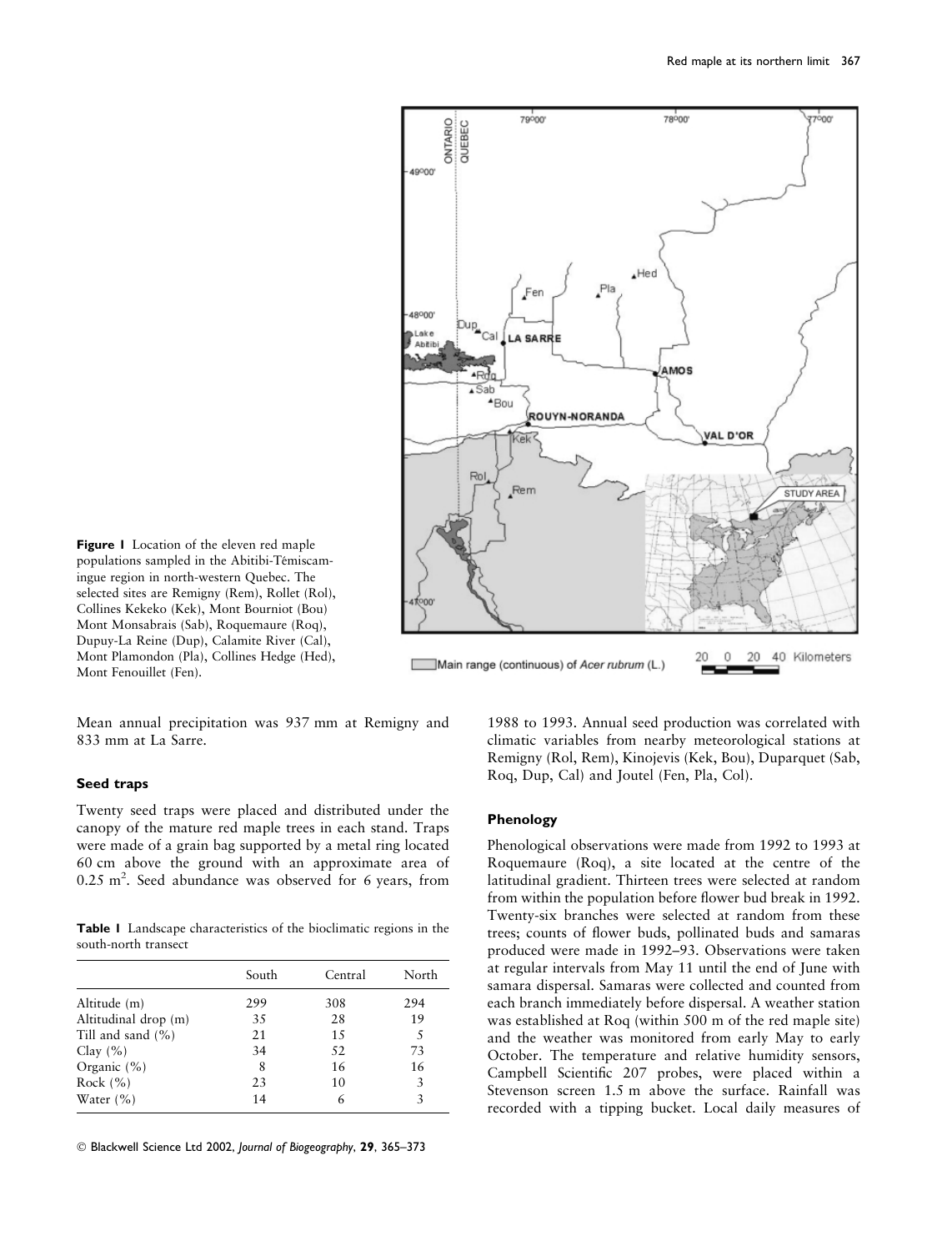|                                    | Rem    | Rol    | Kek             | Bou    | Sab    | Rog    | Dup    | Cal    | Fen    | Pla    | Hed    |
|------------------------------------|--------|--------|-----------------|--------|--------|--------|--------|--------|--------|--------|--------|
| Abies balsamea                     | 24.49  |        | 29.62           | 9.4    |        | 1.73   |        |        |        | 1.67   | 2.78   |
| Acer rubrum                        | 40.76  | 51.07  | 50.37           | 34.14  | 28.97  | 3.46   | 5.24   | 18.94  | 9.25   | 3.67   | 2.78   |
| Acer saccharum                     | 12.36  | 1.43   |                 |        |        |        |        |        |        |        |        |
| Betula alleghaniensis              | 5.85   |        |                 |        |        |        |        |        |        |        |        |
| Betula papyrifera                  | 2.73   | 40.95  | 10.81           | 24.76  | 33.1   | 7.53   | 22.57  | 20.19  | 42.5   | 82.81  | 46.7   |
| Picea glauca                       |        |        |                 | 5.38   | 4.33   |        | 10.81  |        |        | 4.98   |        |
| Picea mariana                      |        |        |                 | 2.59   | 4.01   | 3.81   | 2.02   |        | 10.73  |        | 11.21  |
| Pinus banksiana                    |        |        |                 |        | 28.01  | 81.74  | 4.11   |        | 33.62  |        | 22.84  |
| Populus tremuloides                |        | 5.12   | 4.23            | 14.68  | 1.58   | 1.73   | 47.56  | 49.36  |        |        | 8.22   |
| Prunus pensylvanica                |        | 1.43   | 4.98            | 5.82   |        |        | 4.31   | 6.09   | 3.91   | 6.87   | 2.42   |
| Latitude                           | 47°80' | 47°83' | $48^{\circ}18'$ | 48°38' | 48°47' | 48°58' | 48°88' | 48°89' | 49°12' | 49°13' | 49°27' |
| Altitude (m)                       | 330    | 335    | 375             | 412    | 350    | 340    | 310    | 320    | 390    | 400    | 412    |
| Density (nb $ha^{-1}$ )            | 674    | 967    | 1296            | 1935   | 819    | 600    | 1558   | 1012   | 423    | 389    | 412    |
| Basal area $(m^2 \text{ ha}^{-1})$ | 18.05  | 11.2   | 14.81           | 15.86  | 20.42  | 5.5    | 30.58  | 13.81  | 2.08   | 19.26  | 9.21   |
| Mean stand age (years)             | 61     | 44     | 44              | 38     | 53     | 26     | 36     | 37     | 21     | 31     | 28     |

Table 2 Site characteristics and trees importance values for the sampled stands. The importance value is defined as the average of the relative frequency, the relative density and the relative basal area

temperature and precipitation were recorded hourly using a Campbell Scientific CR10 data logger.

### Seedlings

During the summer of 1987, seedlings  $($  < 1 cm d.b.h.) were collected and aged at each site in twenty  $1 \text{ m}^2$  quadrants located at the points used for forest composition sampling (see above). Age of the seedlings  $(< 1 \text{ cm d.b.h.})$  was determined by counting the annual scars left by terminal buds.

#### Data analysis

Seed production was correlated using the Pearson correlation coefficient with weather variables. Regressions were also used to evaluate possible effects of latitude, altitude, stand age, and basal area on seed and seedling abundance observed from quadrat data and forest sampling.

## RESULTS

## Seed production

Seed production varied greatly from year to year (Fig. 2). Over the 6-year period we observed 3 years (1989, 1990, 1993) when samara production was high, and 3 years (1988, 1991, 1992) when production was low. This pattern was common to all of the sites, although some were out of phase, such as Hed in 1991, and Rem and Roq in 1992. Seeds were produced at the southern sites for all 6 years of the study (Rem, Rol, Kek, Bou and Roq), in 5 years out of 6 at Fen, 4 years out of 6 at Sab, Dup, Cal and Hed, but in only a single year at Pla (Fig. 2).

Yearly variation in samara production had a negative correlation with the number of frosts occurring in May  $(P < 0.01)$  and a small positive correlation with precipitation (Table 3). Years of poor production were characterized

by either abundant or severe frosts in May. For example, at Duparquet (Dup) in 1991, a temperature of  $-7.5$  °C was recorded on May 18 and at Kinojevis River the temperature dropped below  $0^{\circ}$ C on 6 days during May. In contrast, the years of good samara production were characterized by either greater precipitation and little or no frost in May. In 1993 there was no frost in May.

Total seed production over the 6-year period correlated with latitude and stand age. However, while latitude had a significant correlation with seed production when the age of the stand is included in a regression model ( $P < 0.05$ ), the age of the stand was not significant if latitude was included in the model  $(P > 0.05)$ . These correlations were only valid for individual years as yearly variations are great. Neither altitude nor basal area in red maple had a significant correlation with seed production.

## Seedlings

Seedlings were observed in all of the stands (Fig. 3) but their abundance decreased as the latitude increased (Table 4). The age structure for the southern localities showed a relatively constant production of seedlings, as suggested by an inverse J-shaped distribution, whereas the five northernmost localities exhibited sporadic recruitment. A negative correlation between latitude and 'the ratio of number of seedlings to seeds produced' indicates that for a given quantity of seeds, germination and establishment decreases with latitude.

#### Phenological observations

From the thirteen trees that were originally selected at Roq, seven produced only male flowers and six only female flowers. Samara production was thus followed on a total of thirteen branches on the six female trees. In 1992, samara production represented only 1–2% of the flowering potential. Of the 31–1056 flower buds per branch counted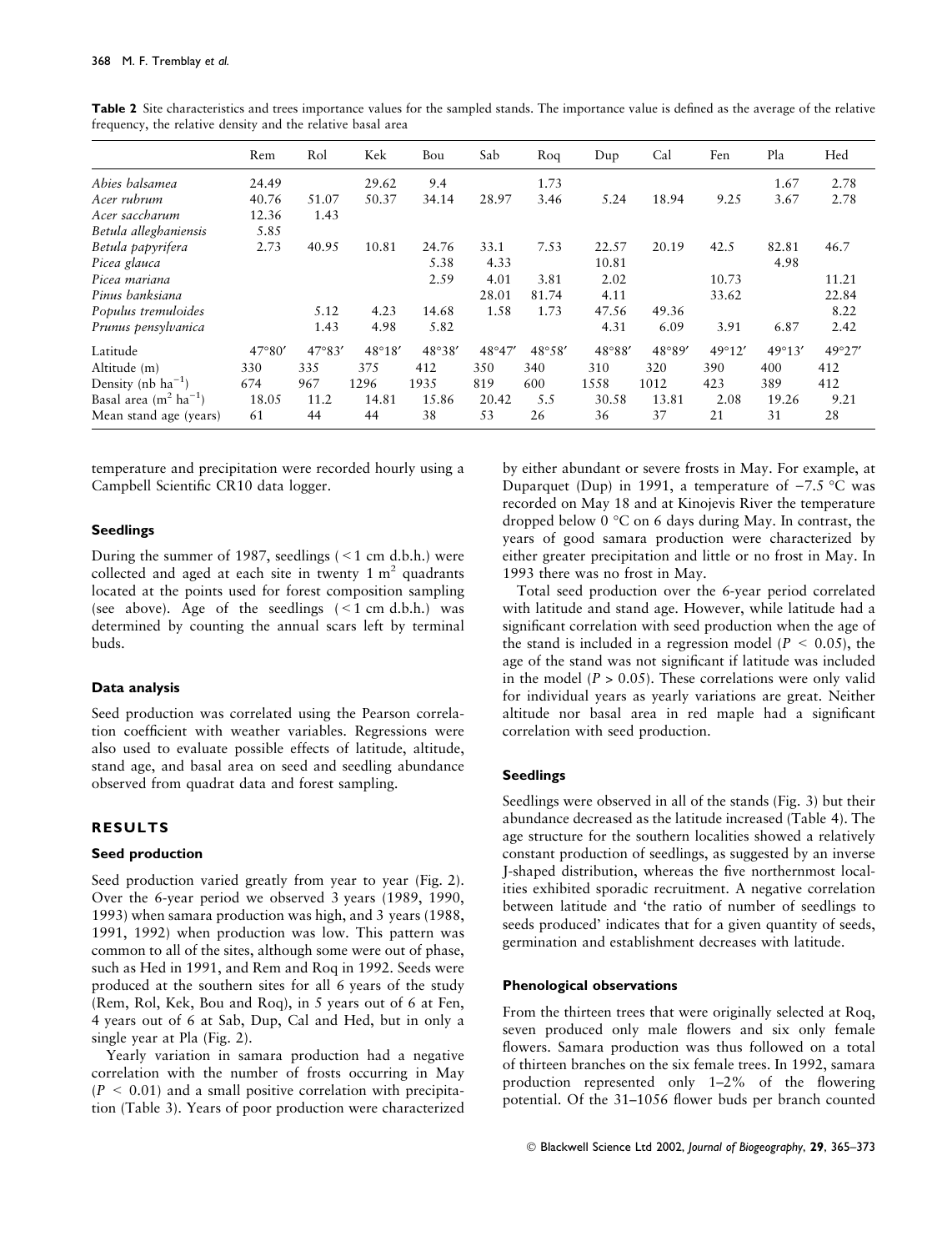

Figure 2 Number of seed (all traps combined) collected at each site from 1988 to 1993.

Table 3 Pearson correlation coefficient for the relationship between yearly samara production and key climatic factors at the Roquemaure site

|                   | Occurrence of frosts |           | Precipitation (mm)         |        |             |  |
|-------------------|----------------------|-----------|----------------------------|--------|-------------|--|
| Variable          | May                  | lune      | $\text{May} + \text{June}$ | May    | <i>lune</i> |  |
| Samara production | $-0.5355**$          | $-0.3485$ | $-0.4313*$                 | 0.3010 | 0.32.53     |  |

 $*P < 0.05$ ;  $*P < 0.01$ .

on 11 May, only 1–107 pollinated, of which 0–69 produced mature samaras (Table 5). Samara production was much higher in 1993, and between 10.6 and 84.1% of flower buds produced samaras.

## **DISCUSSION**

### Physiological constraints to sexual regeneration

This study clearly demonstrated the effect of latitude and climatic conditions, notably spring frosts, on seed production for northern red maple populations. Phenological observations suggest that severe spring frosts (below  $-6.0$  °C) occurring during flower bud-break can significantly decrease seed abundance. At Roq in 1992, several frosts were recorded in May and there was a subsequent dramatic

decrease in the numbers of flower buds and pollinated buds. This suggests that the period available for pollination is critically related to the final number of samaras produced. But we were unable to establish a strict correlation between the northern limit of red maple and sexual reproduction, because red maple populations produce samaras even at the northern limit of the species range. Positive correlations between reproductive potential and high temperatures during the growing season have been reported for several species, but distribution limits are rarely explained by a single physiological constraint. Lack of a perfect match between sexual reproduction and the northern limit of red maple partially corroborates the conclusions of other studies on the northern limit of tree species. Red pine (Flannigan & Bergeron, 1998), Jack pine (Desponts & Payette, 1992) and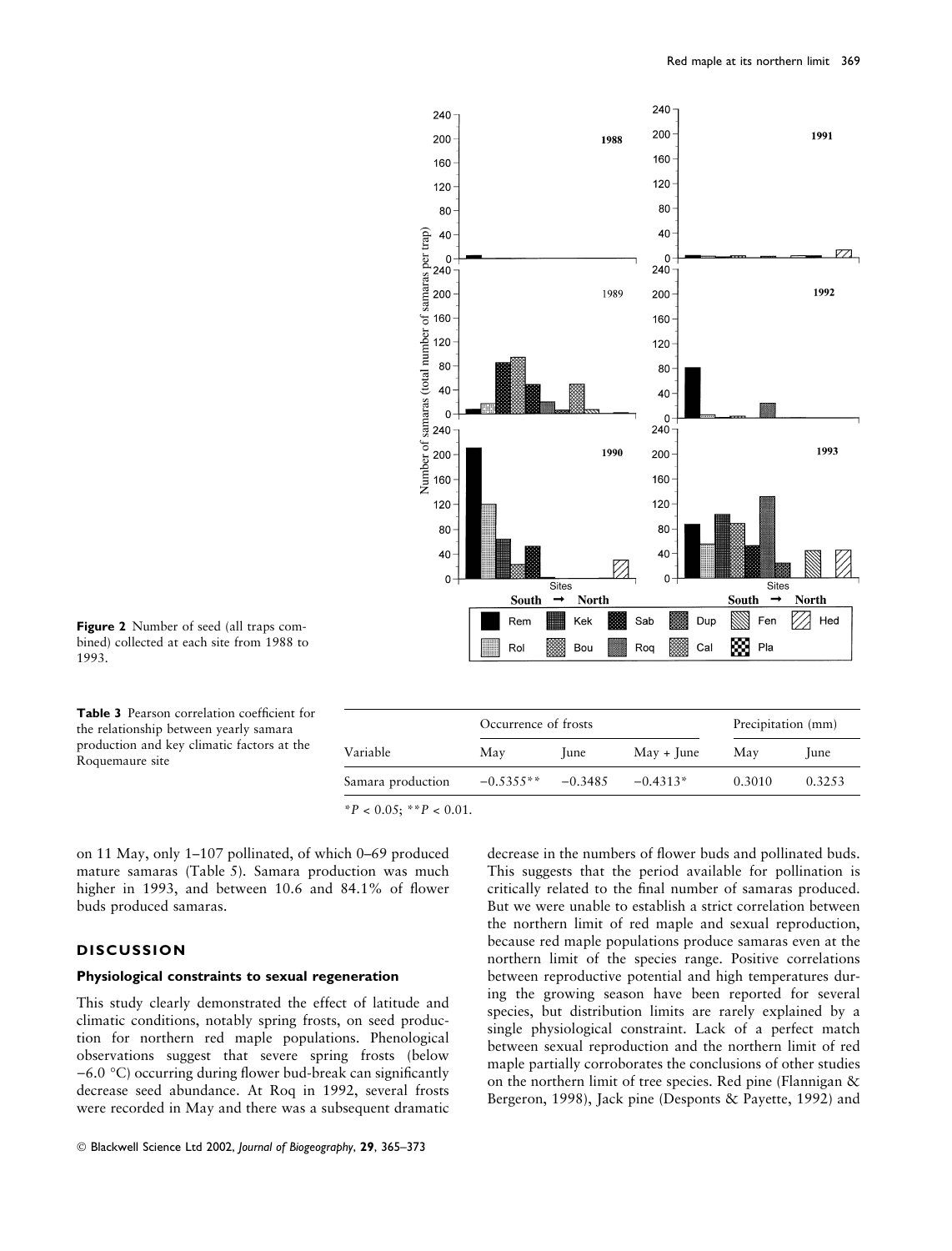

Figure 3 Age structures of red maple seedlings (<1 cm d.b.h.) collected and aged at each site in twenty 1  $m<sup>2</sup>$  quadrats located at the points used for the forest composition sampling. Age of seedlings  $(< 1$  cm d.b.h.) was determined by counting the annual scars left by terminal buds. Red maple stands located: (a) in the southern part of the latitudinal gradient (Rem, Rol, Kek, Bou, Sab, Roq), (b) in the northern part of the latitudinal gradient (Dup, Cal, Fen, Pla, Hed).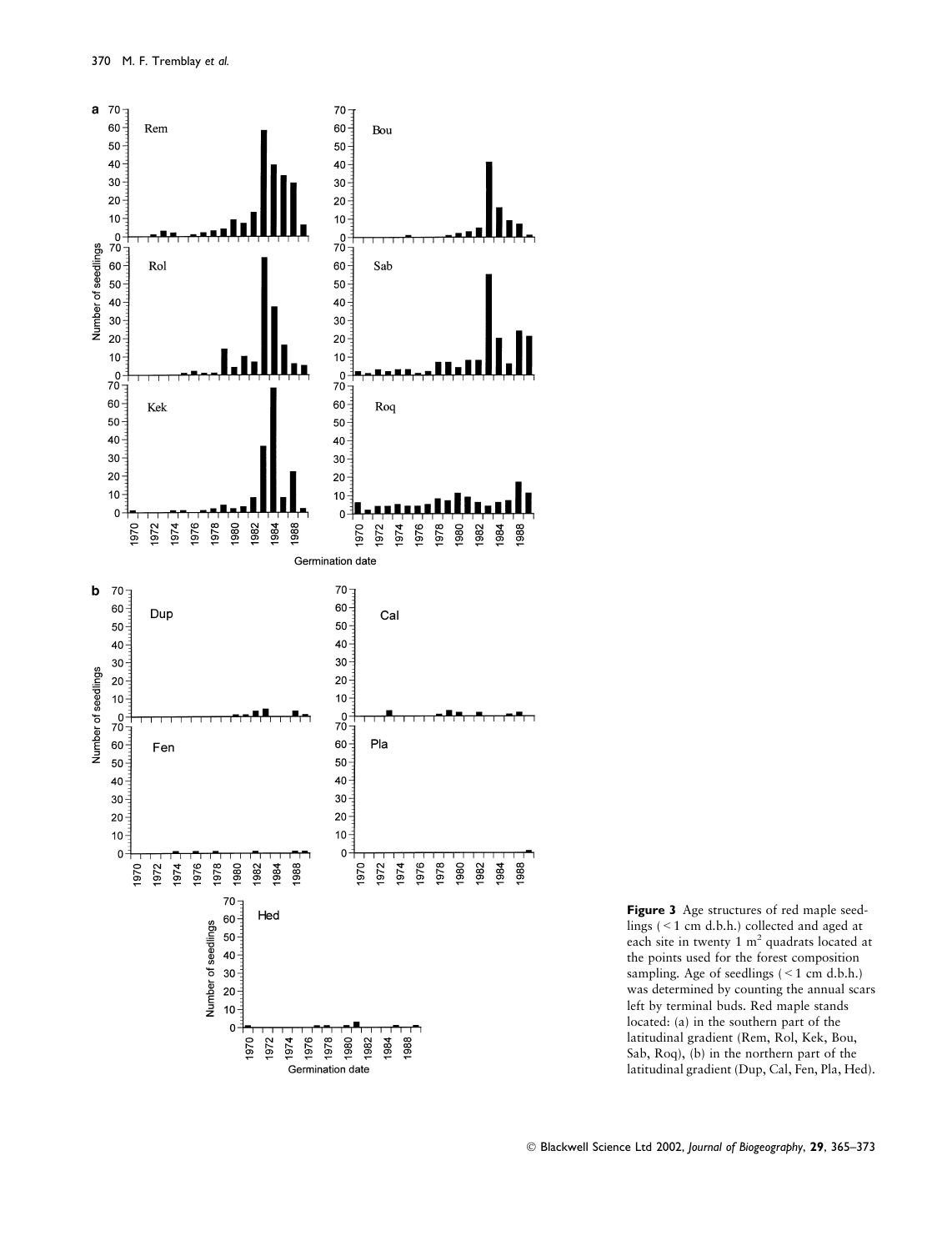Table 4 Person correlation coefficients for relationship between seed and seedling production and site factors for the period 1988-93 determined for thirteen sites on a north-south transect in Quebec

| Latitude   | Altitude | Mean age | Basal area |
|------------|----------|----------|------------|
| $-0.58$    | $-0.26$  | $0.67*$  | 0.48       |
| $-0.35$    | 0.17     | 0.27     | $-0.09$    |
| $-0.81**$  | $-0.27$  | $0.81**$ | 0.54       |
| 0.21       | 0.38     | $-0.21$  | $-0.01$    |
| $-0.55$    | $-0.33$  | 0.55     | 0.56       |
| $-0.56$    | 0.04     | 0.17     | 0.47       |
| $-0.87***$ | $-0.15$  | $0.71*$  | 0.57       |
| $-0.72**$  | $-0.01$  | 0.55     | 0.16       |
| $-0.70*$   | 0.00     | 0.50     | 0.09       |
|            |          |          |            |

 $*P < 0.05$ ;  $*P < 0.01$ ;  $**P < 0.001$ .

Table 5 Phenological observations made at Roquemaure in 1992 and 1993

| Year | Month | Date | Phenology                                 | Number | Unfilled<br>seeds | Filled<br>seeds | Average weight of<br>samaras (mg) | Germination<br>(%) |
|------|-------|------|-------------------------------------------|--------|-------------------|-----------------|-----------------------------------|--------------------|
| 1992 | May   | 11   | Bud active, still closed                  |        |                   |                 |                                   |                    |
|      |       | 13   | Flower buds open                          | 3735   |                   |                 |                                   |                    |
|      |       | 25   | Full development of female buds           | 327    |                   |                 |                                   |                    |
|      | June  | 15   | Full development of samaras (still green) | 371    |                   |                 |                                   |                    |
|      |       | 21   | Samaras collected at dispersal            | 252    | 203               | 49              | 10.5(2.59)                        | 67.5               |
| 1993 | May   | 11   | Bud active still closed                   |        |                   |                 |                                   |                    |
|      |       | 13   | Reproductive buds open                    | 6343   |                   |                 |                                   |                    |
|      |       | 18   | Female buds                               | 6343   |                   |                 |                                   |                    |
|      |       | 27   | Full development of buds                  | 6343   |                   |                 |                                   |                    |
|      | June  | 15   | Full development of samaras (still green) |        |                   |                 |                                   |                    |
|      |       | 25   | Samaras collected at dispersal            | 20,971 | 3508              | 16,788          | 12.97(2.82)                       | 61.8               |

Pitch pine (Meilleur et al., 1997) all exhibit successful sexual reproduction at the limit of their range. In that respect, red maple clearly showed a progressive decrease in probability of sexual reproduction and seedling establishment as the latitude increases.

#### Effects on population dynamics

Our results indicate that regeneration within established stands through sexual recruitment is possible in all of the populations we studied. This potential becomes very low at more northerly sites and sexual reproduction alone would be unlikely to ensure successful stand regeneration. Without major disturbances in those stands, shade tolerant conifer species such as balsam fir (A. balsamea) or black spruce (P. mariana) would readily dominate the canopy. Although all the sampled red maple populations on this study were of post-fire origin (Lalonde, 1991), in the northernmost part of the latitude gradient, red maple stands (Dup, Cal, Fen, Pla, Hed) were characterized by an even-aged structure, while in the southern part (Rem, Rol, Kek, Bou, Sab, Roq) they proved to be of the uneven-aged type (Lalonde, 1991). Initial post-fire establishment was through stump sprouting and recruitment from seed was delayed until those trees were sufficiently mature to produce samaras. This suggests that in the northern sites (even-aged type), the stems are either killed before reaching maturity or that low seed production does not allow for recruitment of new individuals between fires. In some cases, the harsh climate may limit the development of the main epicormic stem and the individuals have a shrubby stunted structure.

Low seed abundance and large interannual variations in seed production also limit the potential of northern populations to invade and colonize sites cleared by disturbances. Red maple has relatively large seeds with a short dispersal distance (Greene & Johnson, 1995), which when added to the low abundance of seeds will greatly diminish its capacity to invade other sites. Red maple seedlings are rarely observed in stands where mature trees are not already present (Bergeron et al., 1983).

We therefore suggest that the maintenance of northern populations relies mainly on vegetative regeneration following a disturbance. Most mature red maples, especially in the central and northern populations, originated from stump sprouting following a fire (Lalonde, 1991; Babeux & Mauffette, 1994). Although Babeux & Mauffette (1994) have shown that stump sprouting is prolific even at the northern limit of the species, some stands may become locally extinct following a severe fire that kills the root system. This is particularly conceivable on the very shallow soils where red maple stands normally occur at these northern localities.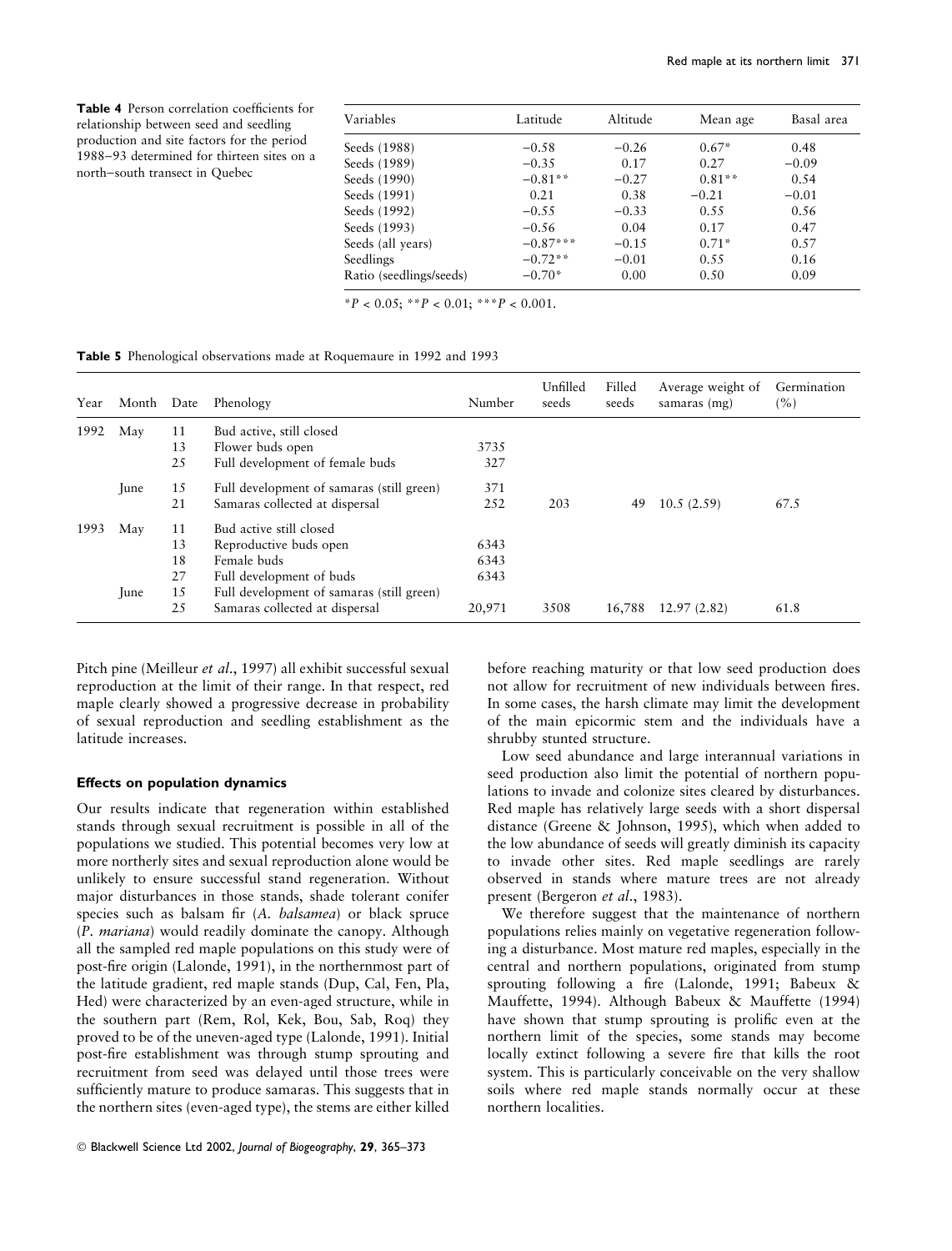This is not to say that the northern limit of red maple is strictly controlled by a lack of sexual regeneration, e.g. in contrast with the northern limit of T. cordata in Europe for which a complete lack of sexual reproduction has been observed at its northern limit (Pigott & Huntley, 1978, 1980, 1981). However, the low level of sexual regeneration observed at the northern latitudes may limit the capacity of the species to maintain metapopulation dynamics at the landscape scale. Poor sexual regeneration limits the longterm maintenance of the species in local stands and reduces the possibility of colonizing any new sites available following a disturbance. In this context, a possible increase in fire severity and size in the transition zone between mixed and boreal forests (Heinselman, 1981; Gauthier et al., 2000) may contribute in limiting the northern extension of red maple populations. Greater fire severity and larger fires may lead to local extinction of populations and longer dispersal distances, both factors that will limit red maple distribution. In addition, the till deposits which constitute the most favourable habitat for red maple at these latitudes tend to decrease to the north (Table 1), which further limits the distribution of the species.

The discontinuous distribution of red maple stands at the northern limit is possibly the consequence of either a random colonization of few sites during better climatic periods or either remnants of a larger distribution that was subsequently constrained after climatic deterioration. Although specific data on red maple are not available, there is palaeoecological evidence that more meridional species such as P. strobus had larger distribution during a possibly warmer episode during the mid-Holocene (6000 yr BP) (Terasmae & Anderson, 1970; Jacobson & Dieffenbacher-Krall, 1995). Subsequent climatic deterioration associated with an increase in fire activity (Carcaillet et al., 2001) may have also lead to the present scattered distribution of remnant populations.

## ACKNOWLEDGMENTS

We are indebted to Denis Lavertu, Marie Josée Houle, and Danielle Charron for technical assistance. This work has been supported by the Ministère de l'Enseignement Supérieur et de la Science du Québec (FCAR program) and by the Natural Sciences and Engineering Research Council of Canada.

## REFERENCES

- Agren, J., Isaksson, L. & Zackrisson, O. (1983) Natural age and size of Pinus sylvestris and Picea abies on a mire in the inland part of Northern Sweden. Holartic Ecology, 5, 228–237.
- Babeux, P. & Mauffette, Y. (1994) The effects of early and late spring cuts on the sprouting success of red maple (Acer rubrum L.) in north-western Quebec. Canadian Journal of Forest Research, 24, 785–791.
- Bergeron, Y., Bouchard, A., Gangloff, P. & Camiré, C. (1983) La classificaiton écologique des milieux forestiers d'une partie

des cantons d'Hébécourt et de Roquemaure. Études Écologiques, No. 9, Université Laval St-Foy, 169 pp.

- Burns, R.N. & Honkala, B.H. (1990) Silvics of North America, Vols. 1 and 2. USDA Forest Service Agricultural Handbook, 654 pp.
- Carcaillet, C., Bergeron, Y., Richard, P.J.H., Fréchette, B., Gauthier, S. & Prairie, Y.T. (2001) Change of fire frequency in the eastern Canadian boreal forests during the Holocene: does vegetation or climate trigger the fire regime. Journal of Ecology (in press). 89, 930–947.
- Desponts, M. & Payette, S. (1992) Recent dynamics of jack pine at its northern distribution limit in northern Quebec. Canadian Journal of Botany, 70, 1157–1167.
- Flannigan, M. & Bergeron, Y. (1998) Possible role of perturbations in shaping the northern distribution of Pinus resinosa. Journal of Vegetation Science, 9, 477–482.
- Gauthier, S., De Grandpré, L. & Bergeron, Y. (2000) Differences in forest composition in two ecoregions of the boreal forest of Québec. Journal of Vegetation Science, 11, 781-790.
- Greene, D.F. & Johnson, E.A. (1995) Long-distance wind dispersal of tree seeds. Canadian Journal of Botany, 73, 1036–1045.
- Heinselman, M.L. (1981) Fire and succession in the conifer forests of the northern north America. Forest succession, concepts and application, I (eds D.C. West, H.H. Shugart and D.B. Botkin), pp. 374–406. Springer, New York, NY.
- Jacobson, J. & Dieffenbacher-Krall, A. (1995) White pine and climate change, insights from the past. Journal of Foestry, 93, 39–42.
- James, G.I. & Courtin, G.M. (1985) Stand structure and growth form on the birch transition community in an industrially damaged ecosystem Sudbury, Ontario. Canadian Journal of Forest Research, 15, 809–817.
- Kullman, L. (1979) Change and stability in the altitude of the birch tree line in the southern Swedis Scandes 1915–1975. Acta Phytogeographica Suecica, 65, 121.
- Kullman, L. (1983) Past and present tree lines of different species in the Handolan Valley Central Sweden. Tree line Ecology Proceedings of the Northern Quebec Tree-Line Conference (eds P. Morissette and S. Payette), pp. 25–42. Centre d'études nordiques de l'Université Laval, Quebec Canada.
- Lalonde, D. (1991) Distribution et dynamique des communautés d'Érable rouge à la limite nord de leur répartition en Abitibi, Québec. MSc Thesis, Université du Québec à Montréal, Montréal, Canada.
- Meilleur, A., Brisson, J. & Bouchard, A. (1997) Ecological analysis of the northernmost population of pitch pine (Pinus rigida). Canadian Journal of Forest Research, 27, 1342–1350.
- Ministère des Ressources naturelles du Québec (1998) Rapport de classification écologique: sapinière à bouleau jaune de l'ouest. Programme de connaissance des écosystèmes forestiers du Québec méridional. Gouvernement du Québec, Québec, Canada.
- Ministère des Ressources naturelles du Québec (1999a) Rapport de classification écologique: sapinière à bouleau blanc de l'ouest. Programme de connaissance des écosystèmes forestiers du Québec méridional. Gouvernement du Québec, Québec, Canada.